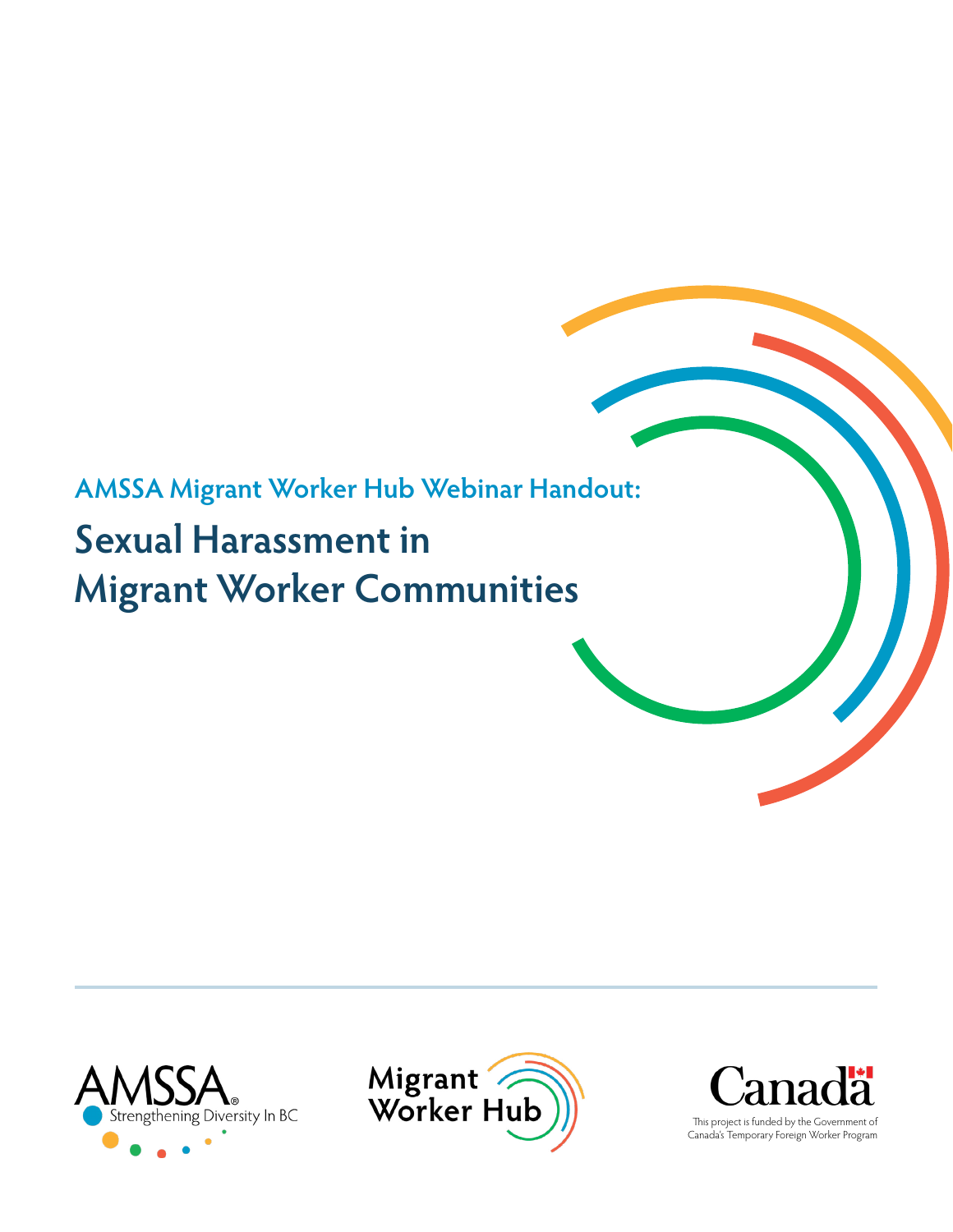#### **Territorial Acknowledgement**

As a provincial umbrella association, AMSSA acknowledges that B.C. is on the unceded homelands of First Nations who have stewarded this land since time immemorial. We recognize the privilege that we have as settlers on this land and acknowledge that AMSSA's operations is on the unceded traditional territories of the x<sup>w</sup>maθkwayvam (Musqueam), Skwxwú7mesh (Squamish), and **Səİílwətaʔ**/Selilwitulh (Tsleil-Waututh) Nations.

#### **Thank You**

We would like to thank Rita Schnarr from Schnarr Counselling and Ravneet Riar from the Migrant Workers Centre for their contributions to the content of this handout.



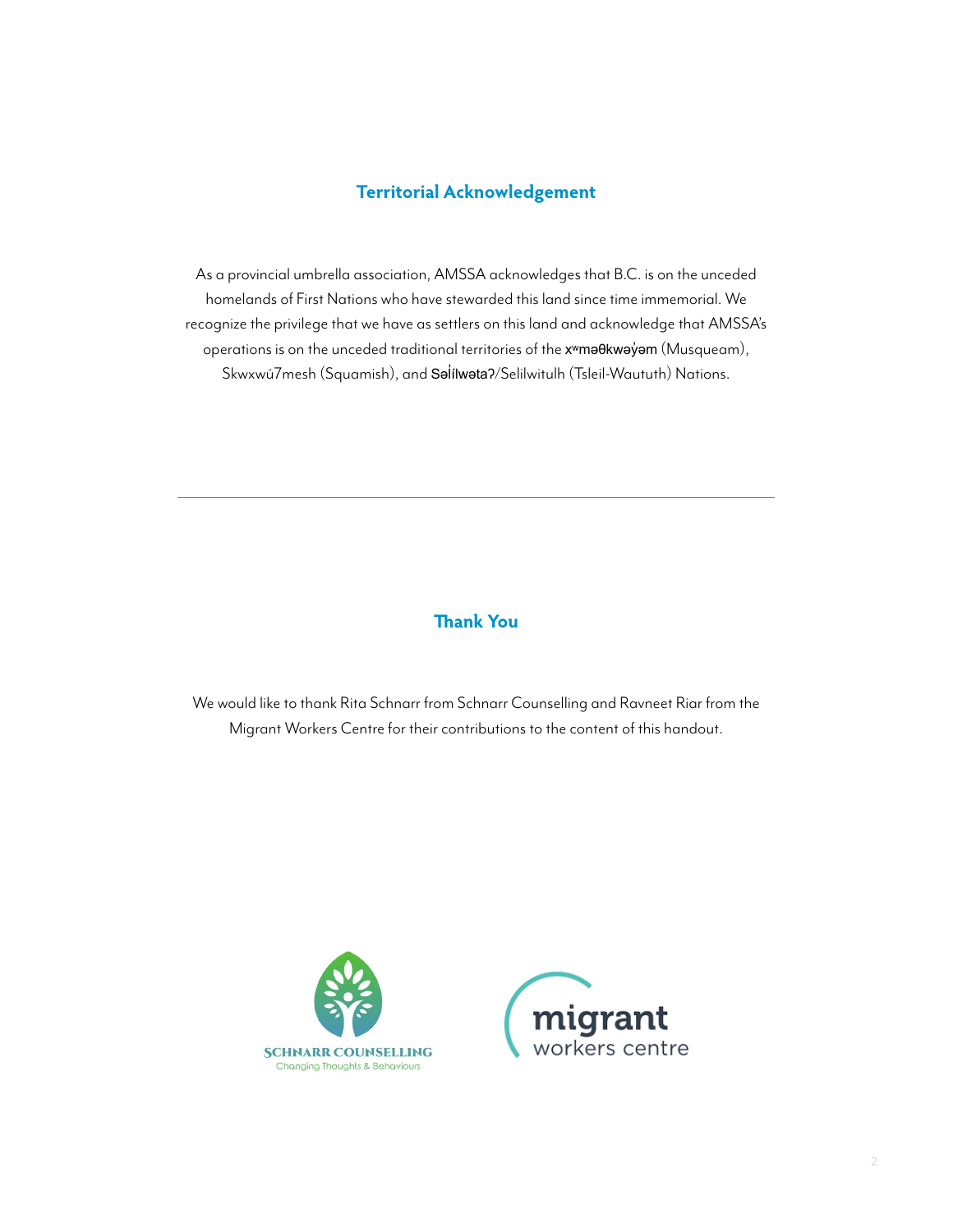### **Outreach Strategies for Migrant Worker Service Providers**

On March 16, 2022, AMSSA's Migrant Worker Hub held a webinar on this topic with speakers Rita Schnarr from Schnarr Counselling and Ravneet Riar from the Migrant Workers Centre. Speakers shared the different types and forms of sexual harassment are, the legal implications for a migrant worker experiencing sexual harassment, the psychological and mental health impacts on a migrant worker experiencing sexual harassment and provided support services for migrant workers who have faced or are facing sexual harassment in the workplace.

The information presented during the webinar is reflected in this accompanying handout to be used as a learning tool for those working with and supporting migrant worker communities in Canada.

The webinar can be accessed here on the Migrant Worker Hub: <https://migrantworkerhub.ca/migrant-resource/sexual-harassment-in-migrant-worker-communities>

#### **INTRODUCTION**

Sexual harassment can have a serious negative impact on victims. It also impacts others in the workplace who witness it and can negatively affect employee morale and productivity. Sexual harassment may take many forms including verbal, physical and psychological. Many victims do not report the sexual harassment they have experienced for a variety of reasons, but also because they may not recognize that what they have experienced constitutes as sexual harassment and may not know how or where to report it.

#### **DEFINITION OF SEXUAL HARASSMENT**

Sexual harassment is a form of sex discrimination that involves conduct:

- Of a sexual nature, that is gender-based
- That is unwelcome, and
- That detrimentally affects the work environment or leads to adverse jobrelated consequences.

#### *Source: Janzen vs. Platy Enterprises Ltd, SCC, 1989*

Sexual harassment can take many forms. It is not necessarily obvious, direct and explicit. It can also be subtle. Sexual harassment happens most frequently to women but affects all people. Some examples include:

- Unwanted touching
- Offensive jokes about men and women



Photo by Yan Krukov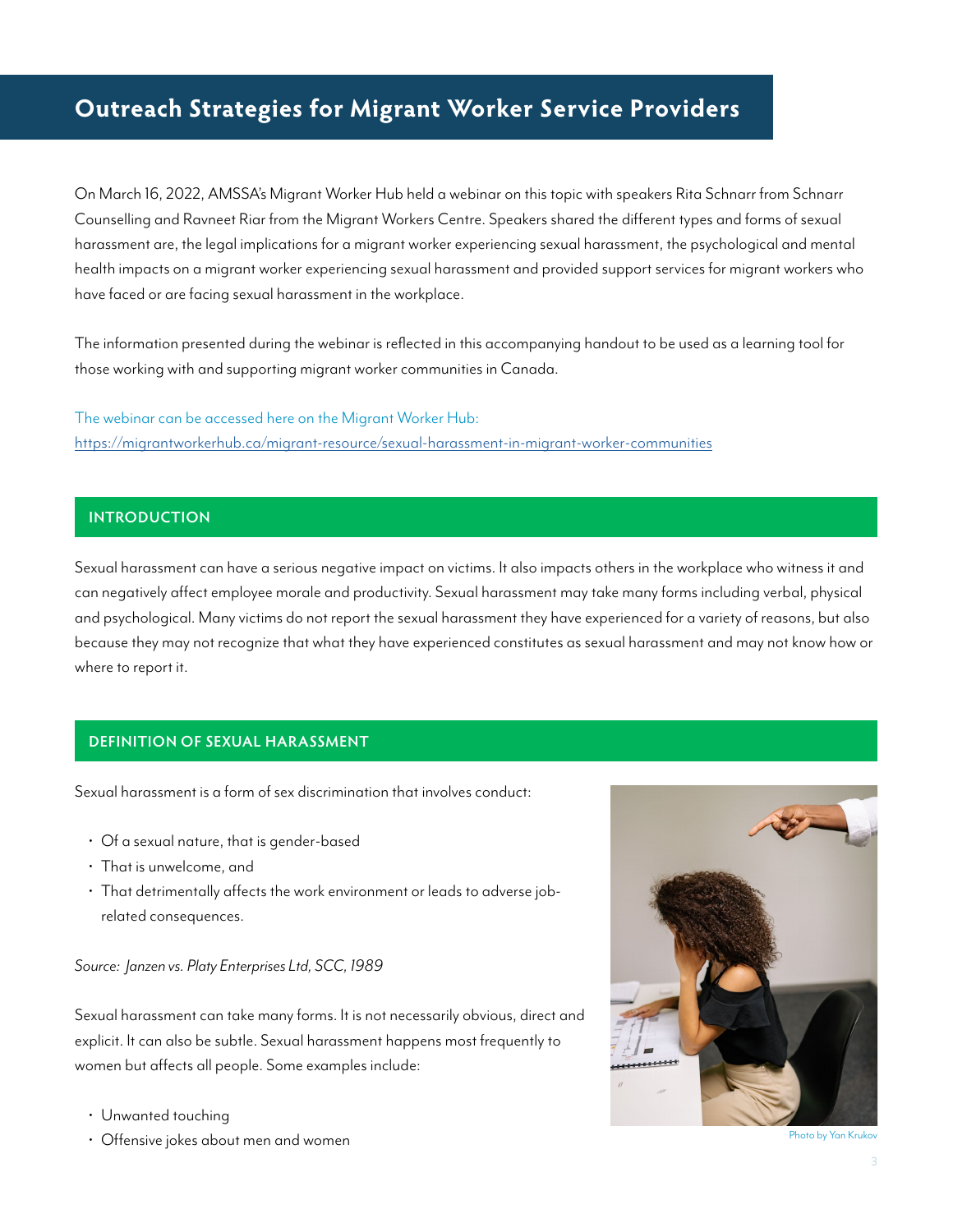- Staring at, or making comments, about someone's body
- Saying or doing something because someone thinks a person does not fit sex-role stereotypes
- Showing sexual pictures
- Being verbally abusive because of gender
- Spreading sexual rumors about someone

Sexual harassment is often not about sexual desire or romantic interest at all. Harassment can include visual and non-verbal conduct. It is important to be aware of how degrading comments can layer and compound to create intolerable work environments.

#### **SEXUAL HARASSMENT IN THE WORKPLACE**

Employers have an obligation to prevent and respond to sexual harassment through policies, trainings and reporting mechanisms.

What should an individual do if they face harassment at work?

- If they feel safe, try to make it clear that the behavior is unwanted (leave the room or explain that you don't feel comfortable).
- Document the behaviour so they can refer to their notes if they decide in the future that they want to make a report or a complaint. It is recommended to record dates, times, and locations of incidents and to save any relevant text messages, emails, voice mails, etc. Also keep a record of if anyone was a witness, if anyone was contacted for help, and any other actions that were taken.
- If there are internal reporting mechanisms and if they comfortable doing so, they can make an internal report. Employers are responsible for preventing and responding to harassment and should have reporting mechanisms in place.
- Depending on the workplace, they may speak to a supervisor or a human resource officer.
- Seek legal advice to find what their options are.

#### **BC HUMAN RIGHTS TRIBUNAL (BCHRT)**

Sexual harassment is a form of discrimination, so it violates the Human Rights Code. The body in charge of deciding on human rights complaints in BC is the BC Human Rights Tribunal (BCHRT). Once the complaint has been filed, the BCHRT assesses whether it should be accepted for filing and assists parties through the complaint process. BCHRT offers opportunities to help the parties settle the complaint (mediation). If there is no settlement, the complaint goes to a hearing and a Tribunal member makes a decision about the complaint. If the complaint is found to be justified, then the BCHRT can order one or more remedies. Complaints must be filed within one year of the act or omission that is the basis of the complaint.

Complaints can be filed with the BCHRT:

• Online

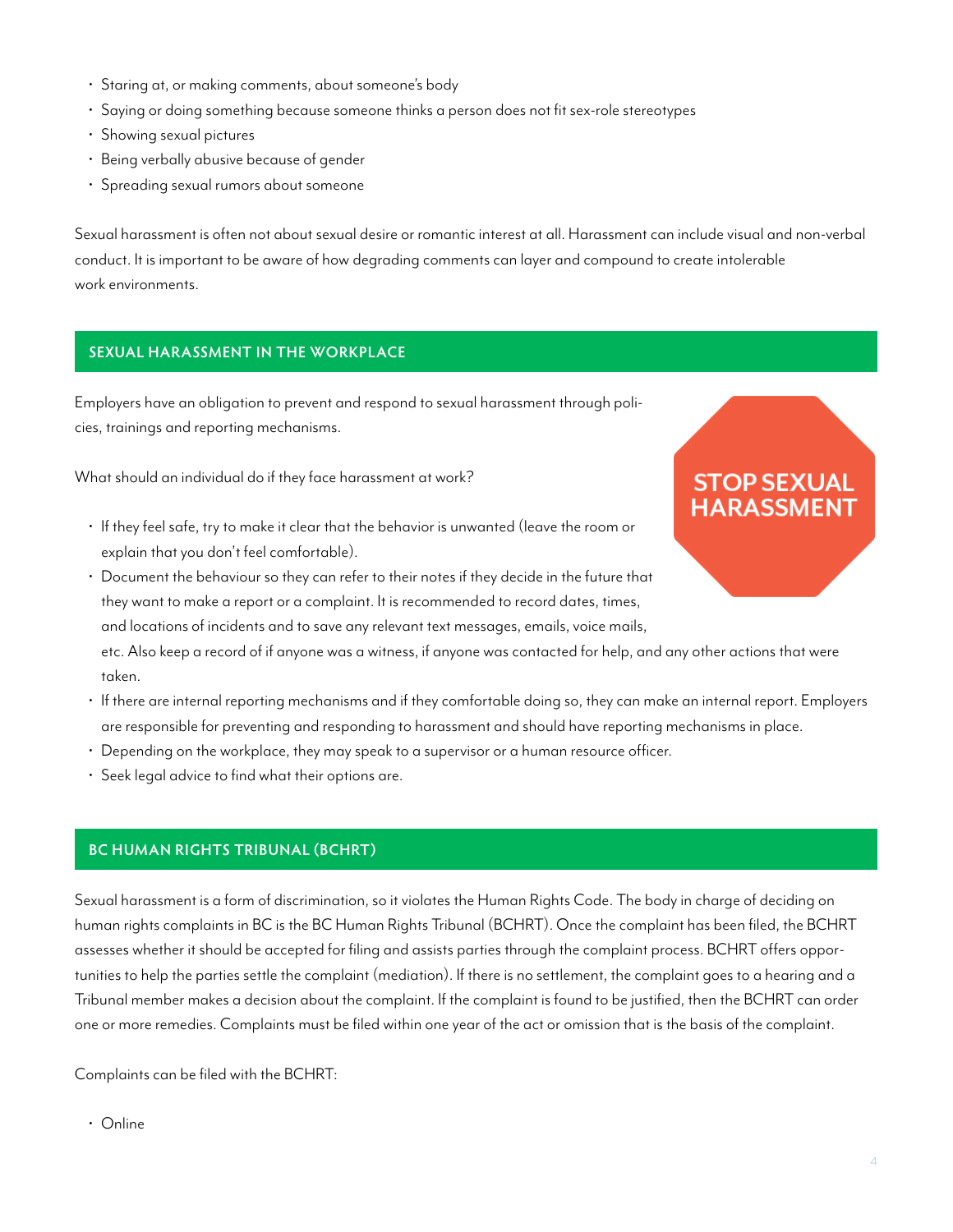- By Mailing a Complaint Form
- By Emailing a Complaint Form
- For more information and to get further assistance with a BCHRT complaint, contact:
- The BC Human Rights Clinic: <https://bchrc.net>/ Tel: 604.622.1100 / Toll Free: 1.855.685.6222
- The BC Human Rights Tribunal: [www.bchrt.bc.ca](http://www.bchrt.bc.ca) / Tel: 604.775.2000 / Toll Free: 1.888.440.8844

#### **ADDITIONAL RESOURCES**

#### **WorksafeBC**

- For help with or to report any workplace health and safety issues, contact: Prevention Information Line: 1.888.621.7233 (1.888.621.SAFE)
- For questions about the claims process, and for matters related to sexual harassment, it is recommended to phone the Teleclaim number: 1.888.967.5377 (1.888.WORKERS)

#### **Respect at Work Legal Clinic**

- In partnership with ISSofBC, Migrant Worker Centre (MWC) staff provide free legal advice to newcomers who have faced sexual harassment at work.
- For an appointment, contact ISSofBC: 604.684.3599 / [respect.work@issbc.org](mailto:respect.work%40issbc.org%20?subject=)
- MWC also has a Respect at Work hotline, Tuesday to Saturday 9-5 and Tuesday and Thursday evenings from 5-8: 604.404.1931 / [info@mwcbc.ca](mailto:info%40mwcbc.ca?subject=)

#### **310 Mental Health Support**

• For emotional support, information and resources: 310.6789 (no area code).

#### **1-800-SUICIDE**

• For support if the individual is experiencing feelings of distress or despair, including thoughts of suicide: 1.800.784.2433



Photo by SHVETS Production

#### **VictimLinkBC**

• Provides information and referral services to all victims of crime and immediate crisis support to victims of family and sexual violence, including victims of human trafficking exploited for labour or sexual services. For confidential, multilingual services available across B.C. and the Yukon 24 hours a day, 7 days a week: 1.800.563.0808 / [VictimLinkBC@bc211.ca](mailto:VictimLinkBC%40bc211.ca?subject=)